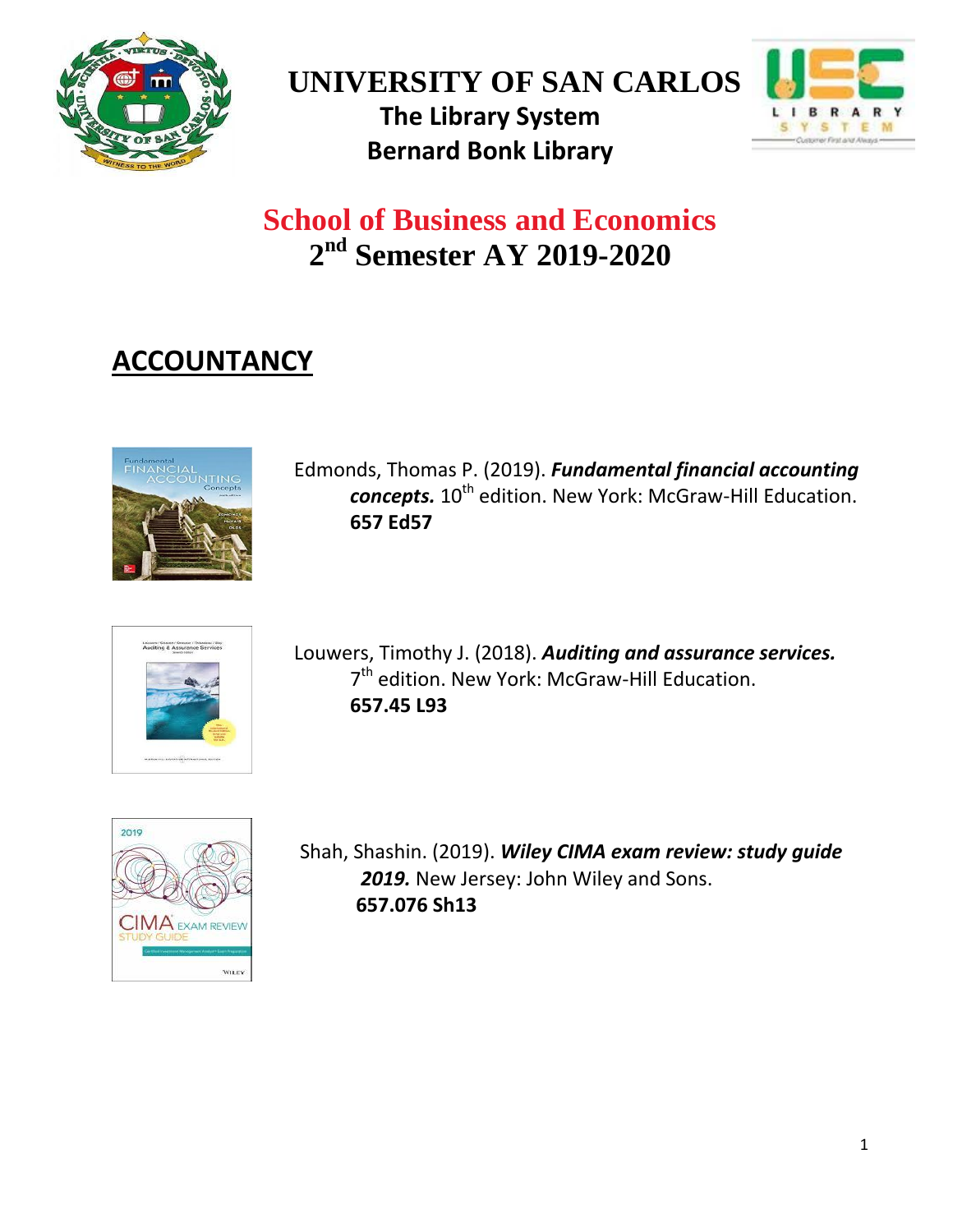## **BUSINESS ADMINISTRATION**



Bowersox, Donald J. (2020). *[Supply chain logistics management.](http://tlc.library.usc.edu.ph:8080/#section=resource&resourceid=498591489¤tIndex=0&view=fullDetailsDetailsTab)*  5<sup>th</sup> edition. New York: McGraw-Hill. **658.7 B67**



Bozarth, Cecil C. (2019). *[Introduction to operations and supply](http://tlc.library.usc.edu.ph:8080/#section=resource&resourceid=502181927¤tIndex=0&view=fullDetailsDetailsTab) [chain management.](http://tlc.library.usc.edu.ph:8080/#section=resource&resourceid=502181927¤tIndex=0&view=fullDetailsDetailsTab)* 5<sup>th</sup> edition. New York: Pearson. **658.5 B71**



Cote, Daniel. (2019). *[Cooperative management: an effective model](http://tlc.library.usc.edu.ph:8080/#section=resource&resourceid=515302829¤tIndex=0&view=fullDetailsDetailsTab) [adapted to future challenge.](http://tlc.library.usc.edu.ph:8080/#section=resource&resourceid=515302829¤tIndex=0&view=fullDetailsDetailsTab)* Montreal: JFD Inc. **334.068 C82**



Hitt, Michael A. (2020). *[Strategic management: competitiveness](http://tlc.library.usc.edu.ph:8080/#section=resource&resourceid=502181555¤tIndex=0&view=fullDetailsDetailsTab) [& globalization: concepts and cases.](http://tlc.library.usc.edu.ph:8080/#section=resource&resourceid=502181555¤tIndex=0&view=fullDetailsDetailsTab)* 13<sup>th</sup> edition. Australia: Cengage Learning, Inc. **658.4012 H63**



Valentine, Sean R. (2020). *[Human resource management.](http://tlc.library.usc.edu.ph:8080/#section=resource&resourceid=498815818¤tIndex=0&view=fullDetailsDetailsTab)* 16<sup>th</sup> ed. Australia: Cengage Learning, Inc. **658.3 V23**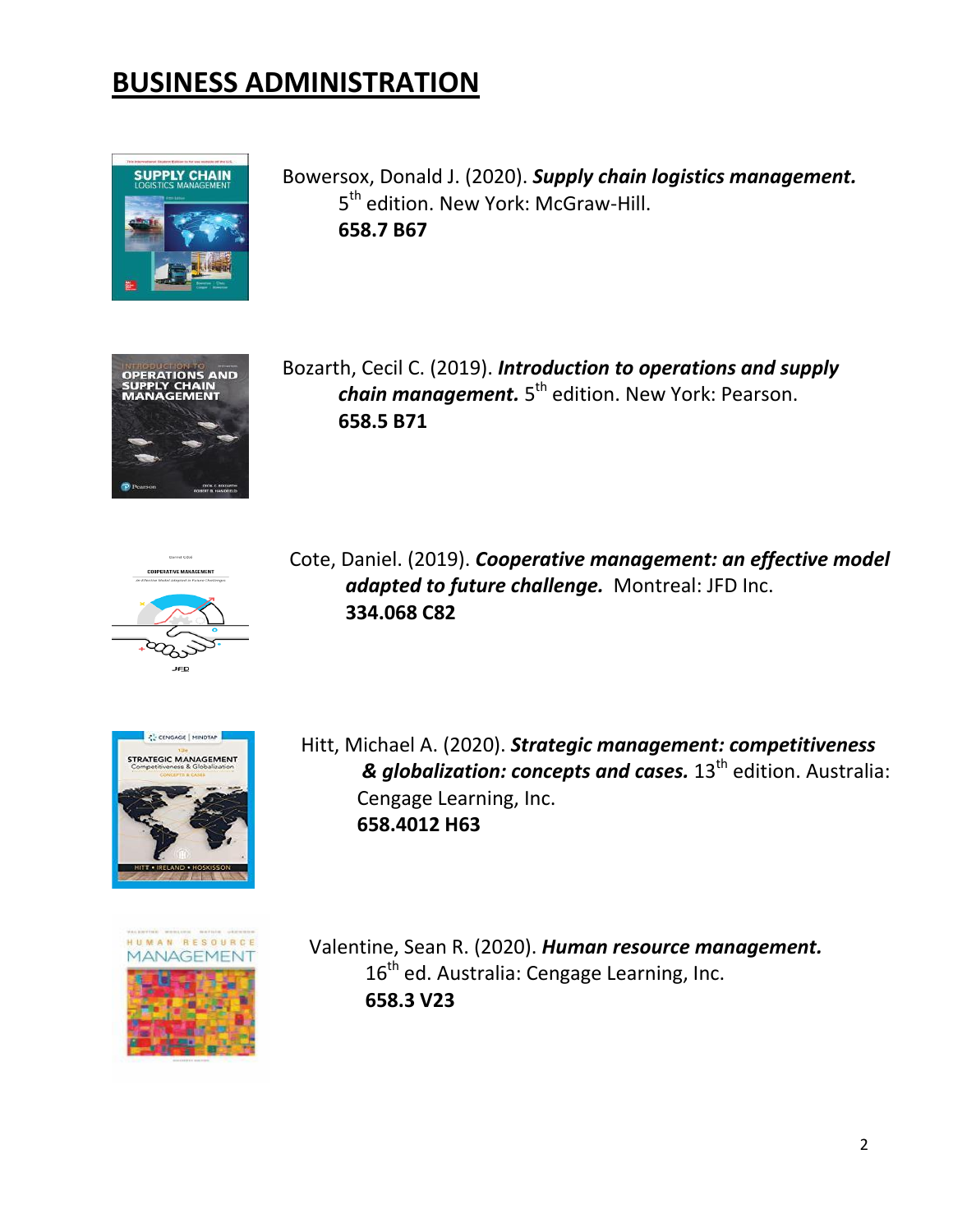



```
Clayton, Gary E. (2019). A guide to everyday economic statistics.
8<sup>th</sup> edition. New York: McGraw-Hill Education.
 330.015195 C57
```

| David Romer                                     |  |
|-------------------------------------------------|--|
| Advanced<br>Macroeconomics<br><b>FRA Europe</b> |  |
|                                                 |  |

Romer, David. (2019). [Advanced macroeconomics.](http://tlc.library.usc.edu.ph:8080/#section=resource&resourceid=515303082¤tIndex=1&view=fullDetailsDetailsTab) 5<sup>th</sup> edition. Iowa: McGraw-Hill Education. **339 R66**



Stock, James. (2020). *[Introduction to econometrics.](http://tlc.library.usc.edu.ph:8080/#section=resource&resourceid=499276721¤tIndex=0&view=fullDetailsDetailsTab)* 4<sup>th</sup> edition. England: Pearson. **330.015195 St62**

## *POLITICAL SCIENCE*



Buama, Chester. (2018). *[Best practices in e-governance.](http://tlc.library.usc.edu.ph:8080/#section=resource&resourceid=473919333¤tIndex=0&view=fullDetailsDetailsTab)* Canada: Society Publishing. **320 B85**



Clarke, Nick. (2018). *[The good politician: folk theories, political](http://tlc.library.usc.edu.ph:8080/#section=resource&resourceid=474558191¤tIndex=0&view=fullDetailsDetailsTab)  [interaction and the rise of anti-politics.](http://tlc.library.usc.edu.ph:8080/#section=resource&resourceid=474558191¤tIndex=0&view=fullDetailsDetailsTab)* Cambridge: Cambridge University Printing House. **323.042 C55**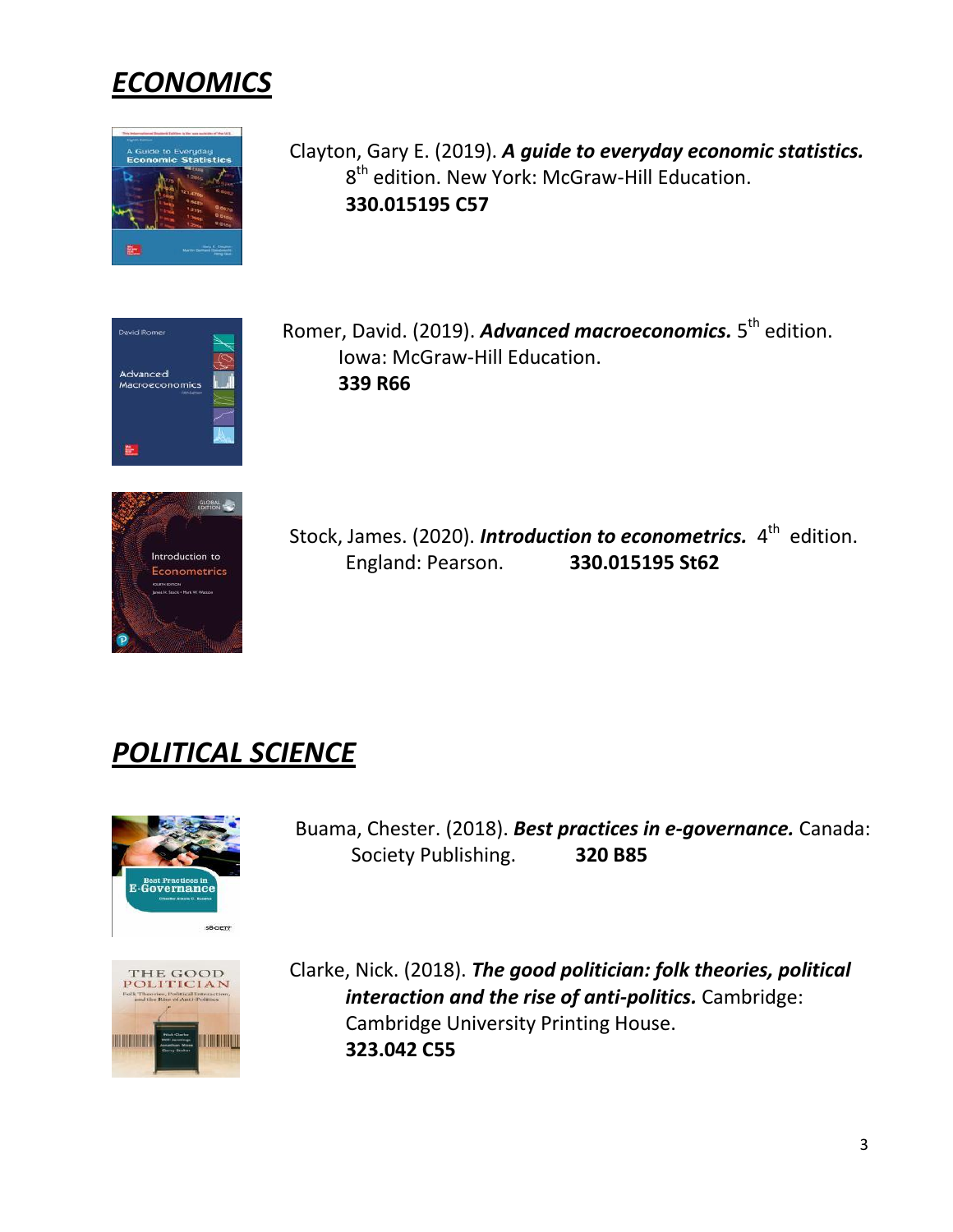





Collins, Alan. (Ed.). (2019). *Contemporary security studies*. 5<sup>th</sup> ed. Oxford: Oxford University Press. **327.17 C76**

Fraser, Nancy. (2018). *[Capitalism: a conversation in critical theory.](http://tlc.library.usc.edu.ph:8080/#section=resource&resourceid=505349207¤tIndex=0&view=fullDetailsDetailsTab)* United Kingdom: Polity. **330.122 F86**

Reveron, Derek S. (2019). *[Human and national security:](http://tlc.library.usc.edu.ph:8080/#section=resource&resourceid=497468925¤tIndex=0&view=fullDetailsDetailsTab)  understanding [transnational challenges.](http://tlc.library.usc.edu.ph:8080/#section=resource&resourceid=497468925¤tIndex=0&view=fullDetailsDetailsTab)* 2<sup>nd</sup> edition. New York: Routledge, Taylor and Francis Group. **355.033 R32**



Steinberger, Peter J. (2018). *[Political judgment: an introduction.](http://tlc.library.usc.edu.ph:8080/#section=resource&resourceid=472872891¤tIndex=0&view=fullDetailsDetailsTab)*  Cambridge, UK: Polity Press. **320.019 St34**

**PUBLICATION CREDITS** 

DIVINE C. TENORIO, RL, MLIS **Librarian**

For inquiries

Call: (032) 2300-100 Local 570

Email: [uscbernardbonklib2016@gmail.com](mailto:uscbernardbonklib2016@gmail.com)